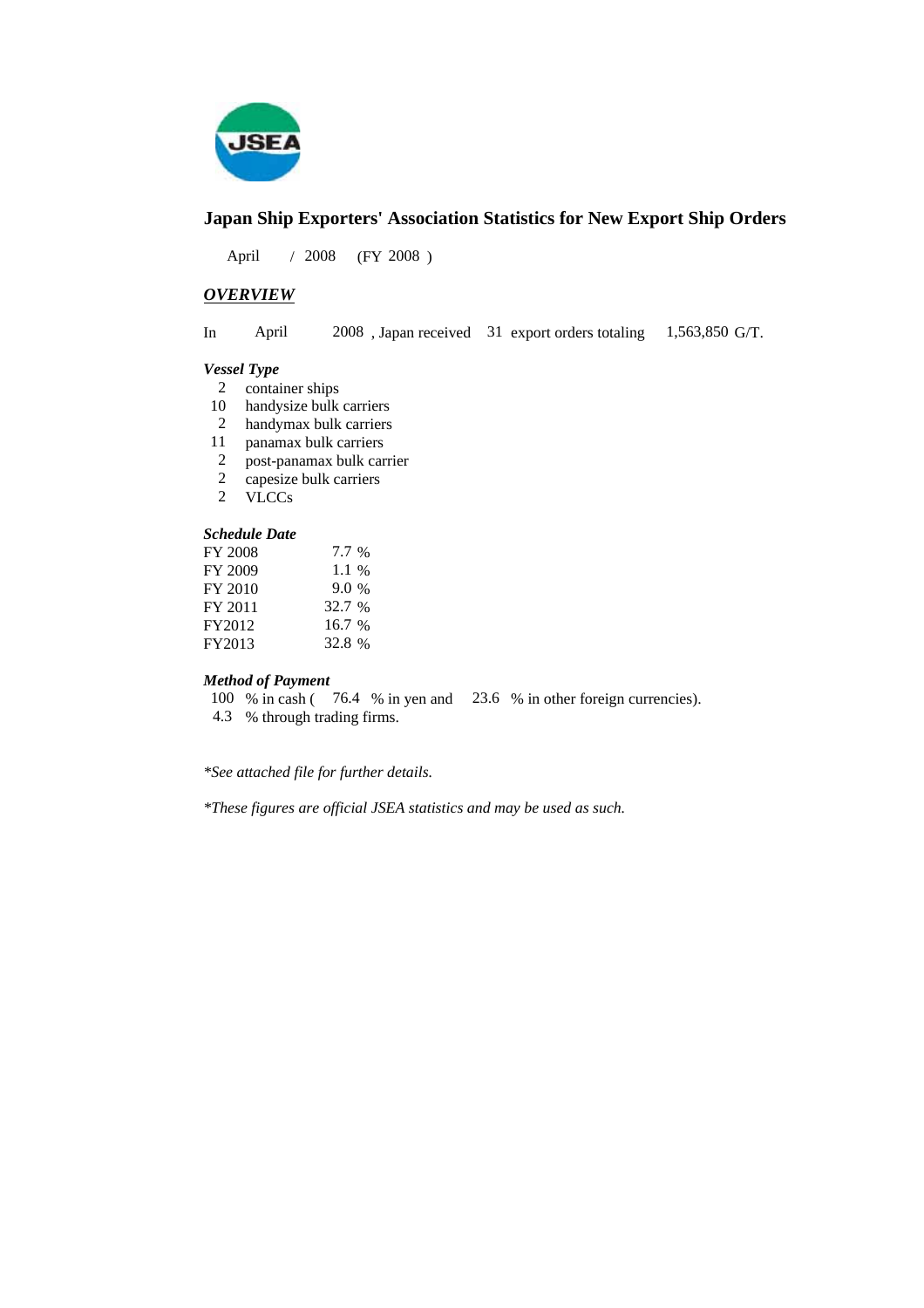#### New Export Orders Placed in April 2008 (FY 2008) Based on Fiscal Year

JSEA (May 2008)

| Description               | Apr 07 to Mar 08 |            | Apr 07 to Dec 07 |            | January 2008    |          | February 2008   |           | March 2008 |           | April 2008     |           | April 2008 |           | Jan 08 to Apr 08 |            |
|---------------------------|------------------|------------|------------------|------------|-----------------|----------|-----------------|-----------|------------|-----------|----------------|-----------|------------|-----------|------------------|------------|
|                           | No.              | G/T        | No.              | G/T        | N <sub>O</sub>  | G/T      | No.             | G/T       | No.        | G/T       | N <sub>0</sub> | G/T       | No.        | G/T       | No.              | G/T        |
| <b>General Cargos</b>     | 37               | 2,501,450  | 32 <sub>l</sub>  | 2,187,950  |                 |          |                 | 306,000   |            | 7,500     |                | 178,380   |            | 178,380   |                  | 491,880    |
| <b>Bulk Carriers</b>      | 468              | 22,185,949 | 362              | 16,862,409 | 27              | ,262,500 | 30 <sub>1</sub> | 1,438,670 | 49         | 2,622,370 | 27.            | 1,065,030 | 271        | 1,065,030 | 133              | 6,388,570  |
| Tankers                   |                  | 2,708,809  | 54               | 2,326,449  |                 | 39,700   |                 | 88,360    |            | 254,300   |                | 320,440   |            | 320,440   |                  | 702,800    |
| Combined Carriers         |                  |            |                  |            |                 |          |                 |           |            |           |                |           |            |           |                  |            |
| Others                    |                  |            |                  |            |                 |          |                 |           |            |           |                |           |            |           |                  |            |
| Total                     | 576              | 27.396.208 | 448              | 21,376,808 | 31 <sub>1</sub> | ,302,200 | 42              | 1,833,030 | 55         | 2,884,170 | 31             | 1,563,850 |            | 1,563,850 | 159              | 7,583,250  |
| $FY$ 2007 / $FY$ 2006 (%) |                  | $*124.3$   |                  | 114.3      |                 | 326.7    |                 | 149.3     |            | 167.6     |                | 87.7      |            | 87.7      |                  | $** 147.8$ |
| In CGT                    |                  | 12,244,284 |                  | 9,558,887  |                 | 625,823  |                 | 892,593   |            | 1,166,981 |                | 657,800   |            | 657,800   |                  | 3,343,197  |

*Figures for shipbuilding orders of 500 G/T and over for export as steel vessels placed with JSEA members are covered.*

\*FY 2007/FY2006

\*\*Calendar Year 2008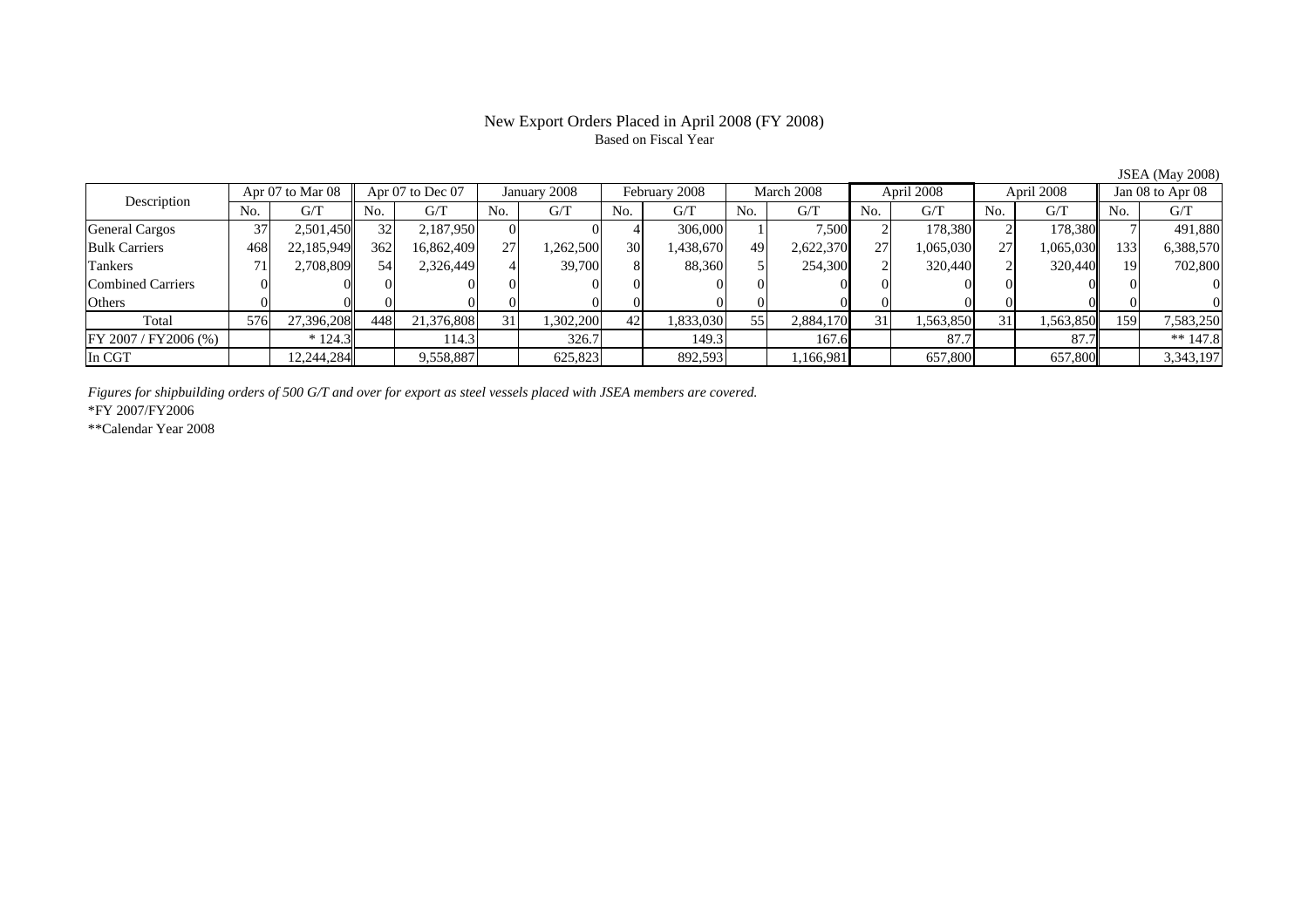## Based on Fiscal Year

No. I G/T II No. I G/T II No. I G/T II No. I G/T G/T II No. I G/T II No. I G/T II No. I G/T II No. I G/T II No  $G/T$ General Cargos | 42 | 1,924,092 || 28 | 1,208,106 | 4 | 143,851 | 2 | 161,938 | 8 | 410,197 | 4 | 43,970 | 41 | 43,970 | 18 | Bulk Carriers 203 8,514,614 140 6,097,878 24 913,150 13 510,229 26 993,357 12 454,496 12 454,496 75 2,871,232 Tankers | 86 4,992,122 57 2,978,545 8 446,561 9 659,788 12 907,228 6 356,813 6 356,813 35 2,370,390 Combined Carriers 0 0 0 0 0 0 0 0 0 0 0 0 0 0 0 0Others 0 0 0 0 0 0 0 0 0 0 1 7,000 1 7,000 1 7,000 Total 331 15,430,828 225 10,284,529 36 1,503,562 24 1,331,955 46 2,310,782 23 862,279 23 862,279 129 6,008,578 FY 2007 / FY 2006 (%) | \*96.7 | 89.9 | 78.0 | 194.7 | 120.8 | 83.4 | 83.4 | \*\* 108.1 In CGT | | 7,473,807 || | 5,041,075 | | 719,557 | | 619,634 | | 1,093,541 | | 475,447 | | 475,447 | | 2,908,179 January 2008 February 2008 Description Apr 07 to Mar 08 || Apr 07 to Dec 07 || January 2008 || February 2008 || March 2008 || April 2008 || April 2008 || Jan 08 to Apr 08

*Deliveries of new shipbuilding orders of 500 G/T and over for export as steel vessels placed with JSEA members are covered.*

\*FY 2007/FY2006

\*\*Calendar Year 2008

JSEA (May 2008)

# Export Ships Delivered in April 2008 (FY 2008)